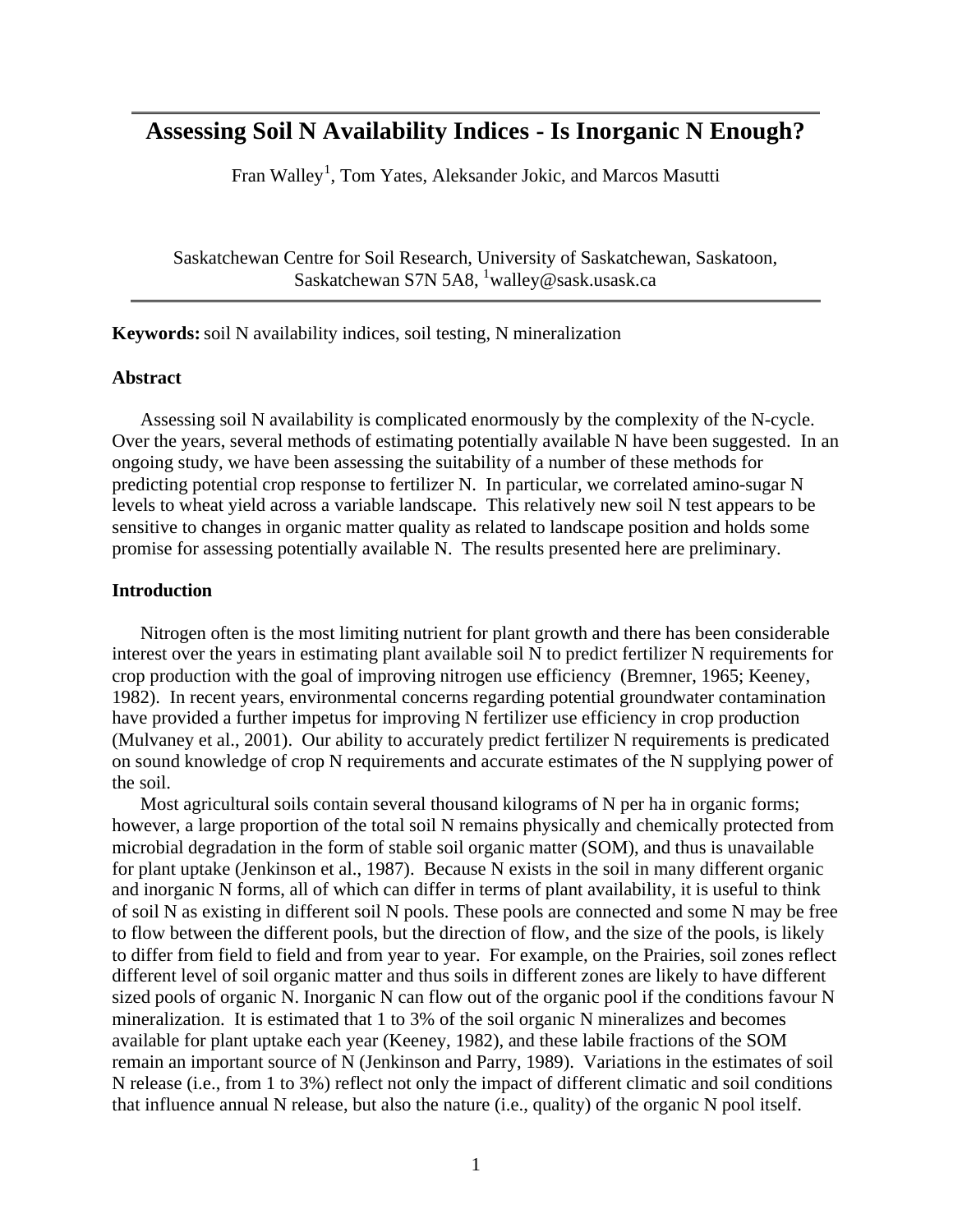Most soil testing labs in western Canada and the Great Plains region of the USA historically have based fertilizer recommendations on a single pre-plant soil nitrate test (i.e., an inorganic N pool) to account for the carryover and contribution of mineral N from previous cropping (Henry, 1991). Moreover, labs often either ignore or estimate the N contribution from the organic N pool. More recently, some of the soil testing labs have either introduced, or are in the process of adapting, measures of potentially available N for routine soil testing purposes. Ideally, a soil test for N should provide both a measure of available inorganic N pool together with a measurable estimate of the potential supply or flow of N from the organic N pool that is likely to occur during critical crop growth stages. The challenge is to identify a specific soil N pool that mineralizes rapidly and predictably and is directly related to crop responses to fertilizer N additions (Mulvaney et al., 2001)

Over the years, numerous soil N availability indices, based on either biological or chemical principles (Bremner, 1965; Keeney, 1982), have been proposed. Because many of the methods used to estimate N availability measure, in part, the release of N from some component of the SOM pool, various indices have been found to be closely related to total SOM and total organic N (Keeney, 1982; Wang et al., 2001). Stanford and Smith (1972) developed a biologically based, long-term incubation method whereby potentially mineralizable N  $(N_0)$  can be estimated using one-pool (Stanford and Smith, 1972), two-pool (Molina et al., 1983) or incremental models (Ellert and Bettany, 1988). Incubation methods are time-consuming by nature, and thus more recent research has focused on the development of more rapid chemical extraction methods, such as the hot KCl (e.g., Gianello and Bremner, 1986; Smith and Li, 1993; Jalil et al., 1996; Curtin and Wen, 1999) and phosphate-borate buffer (Gianello and Bremner (1986) methods for estimating potentially available N. Anion exchange membranes (AEM) also have been used to estimate soil N availability (Qian and Schoenau, 1995; Ziadi et al., 1999) and this technology has been commercially developed. Very recently, Mulvaney and Khan (2001) described a diffusion method to determine different forms of N in soil hydrolysates, one of which (i.e., amino sugar N) was highly correlated both with check yield and fertilizer N response (Mulvaney et al., 2001). All of these methods share a common characteristic in that they measure the 'potential' for N release and do not provide an absolute measure of N release. The latter is dependant on microbial activity that, in turn, is subject to the vagaries of weather – most importantly precipitation and temperature – and thus is expected to be highly variable.

We examined the relationship between amino-sugar N (Mulvaney and Khan, 2001) and wheat yields along a 100-point sampling transect in the Black soil zone. Soils used in this evaluation were collected as a component of a previous study (Yates, 2001), and were reanalyzed for the purposes of the current investigation.

#### **Materials and Methods**

The experimental design and sampling protocol used in this study were previously described (Walley et al., 2002). Briefly, the study site is located in the Thin Black soil zone near Hepburn, Saskatchewan, Canada (106 $\degree$ 41'W, 52 $\degree$ 25'N) on a ridged hummocky morainal surface with average slope gradients ranging from 6 to 9%. The parent materials are medium to moderately fine-textured moderately to strongly calcareous, unsorted glacial till. The field had been cropped with wheat for the previous two years using zero tillage management.

A single 300-m north-south transect, consisting of 100 sampling points at 3-m intervals, was selected. The sampling points and surrounding area were surveyed using a total station laser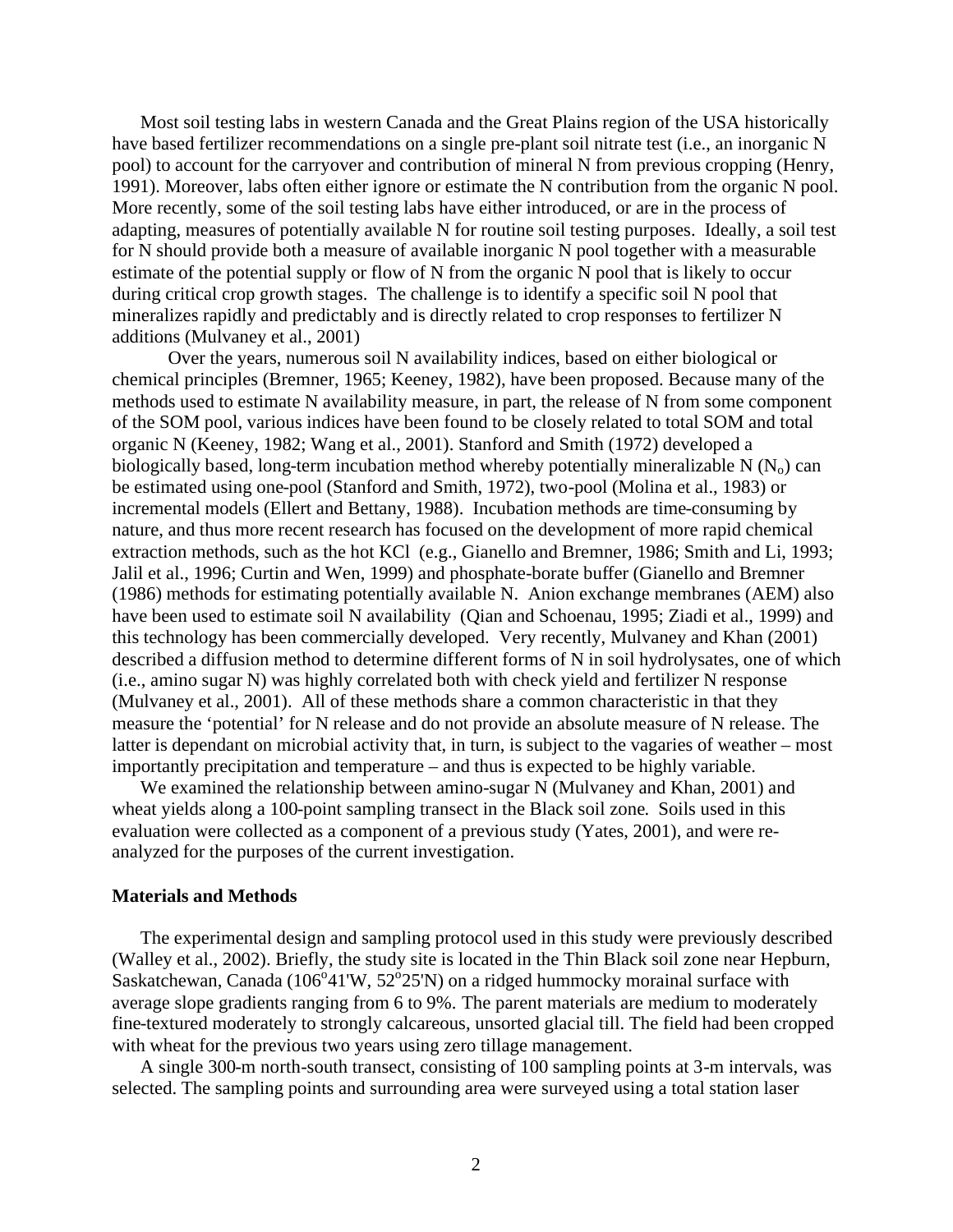theodolite (Model Set 5, Sokkisha Co. Ltd., Japan). Soil samples were collected on 4-5 May 1998. Soil cores, 6.5 cm in diameter, were taken to a depth of 60 cm in three increments (0 - 15 cm, 15 - 30 cm, and 30 - 60 cm). Samples were stored at  $4^{\circ}$ C until analyzed for all but aminosugar N. Amino sugar N samples were dried, ground and stored at room temperature until they were analyzed in 2002. Data relating to the 0-15 cm soil depths are presented here.

Hard red spring wheat (*Triticum aestivum var. AC Barrie*) was seeded on May 15<sup>th</sup> at a rate of 90 kg ha<sup>-1</sup> and fertilized with monoammonium phosphate, supplying  $P_2O_5$  at a rate of 27.5 kg ha<sup>-1</sup> and N at a rate of 5.5 kg ha<sup>-1</sup>. No additional fertilizer-N was applied. A second strip of wheat fertilized with an additional 70 kg N ha<sup>-1</sup> was seeded immediately adjacent to the non-N strip. At crop maturity on 3 September 1998 a 1-m<sup>2</sup> yield sample was hand harvested at each sampling point, dried to constant weight at  $60^{\circ}$ C, weighed, and threshed. Grain and straw yield, and N uptake were determined.

### **Soil Nitrogen Availability Indicators**

In the original study, several soil N availability indicators were examined including: (i) cumulative N released during a two-week aerobic incubation  $(N_{MIN})$ ; (ii) potentially mineralizable N estimated using a sixteen-week aerobic incubation  $(N_0)$ ; (iii)  $NO_3$  sorbed on anion exchange membranes (NO<sub>3AEM</sub>); (iv) N extracted with hot 2 M KCl (N<sub>KCl</sub>); and (v) N hydrolyzed with hot 2 M KCl ( $N_{HYDR}$ ). The aerobic incubation (i.e.,  $N_{MIN}$  and  $N_0$ ) was carried out using the methodology and leaching apparatus as described by Campbell et al. (1993). Nitrate sorbed on anion exchange membranes (NO<sub>3AEM</sub>) (PRS<sup>TM</sup>, Western Ag Innovation, Saskatoon, Canada) were used to estimate N availability for the three depths in the laboratory, according to Qian and Schoenau (1995). Because  $NO<sub>3AEM</sub>$  is a function of time (2 wks) and the surface area of the AEM (10 cm<sup>2</sup>), the units of this measurement are expressed as a supply rate of  $\mu$ g NO<sub>3</sub> x 10cm<sup>-2</sup> x 2 wks. Inorganic-N extracted with hot 2 *M* KCl (N<sub>KCl</sub>) was determined using a modification of the method described by Gianello and Bremner (1986). Nitrogen hydrolyzed using hot 2  $M$  KCl (N<sub>HYDR</sub>) was calculated by subtracting the quantity of inorganic N extracted with 2 *M* KCl at room temperature from the amount in the heated extract (Wang et al., 2001). Results relating to these soil N availability indices were previously reported (Walley et al., 2002).

More recently (2002), we re-analyzed the stored soils collected in 1998 for amino-sugar N using the method described by Khan et al. (2001). Briefly, I g of air-dried soil was treated with 10 mL of 2 N NaOH in a wide-mouth Mason jar, and the sample was heated for 5-h at  $50^{\circ}$ C on a hot plate. Liberated NH<sub>3</sub> (NH<sub>4</sub> + amino-sugar N) was collected in H<sub>3</sub>BO<sub>3</sub> and subsequently determined by titration.

Soil inorganic N  $(NO<sub>3</sub>$  and NH<sub>4</sub>) was determined using standard procedures (Keeney and Nelson, 1982). Gravimetric soil moisture content for each soil depth was determined in the spring prior to seeding. Soil samples (30 g,) were oven dried for 24 h at  $105^{\circ}$ C and the moisture content determined. Total N in the straw and grain, and total soil N and C were determined by dry combustion using a LECO CNS-2000 analyzer (LECO Instruments, Ltd., Mississauga). Total organic soil C was determined using a LECO Carbon Determinator CR-12 (LECO Instruments, Ltd., Mississauga).

## **Results and Discussion**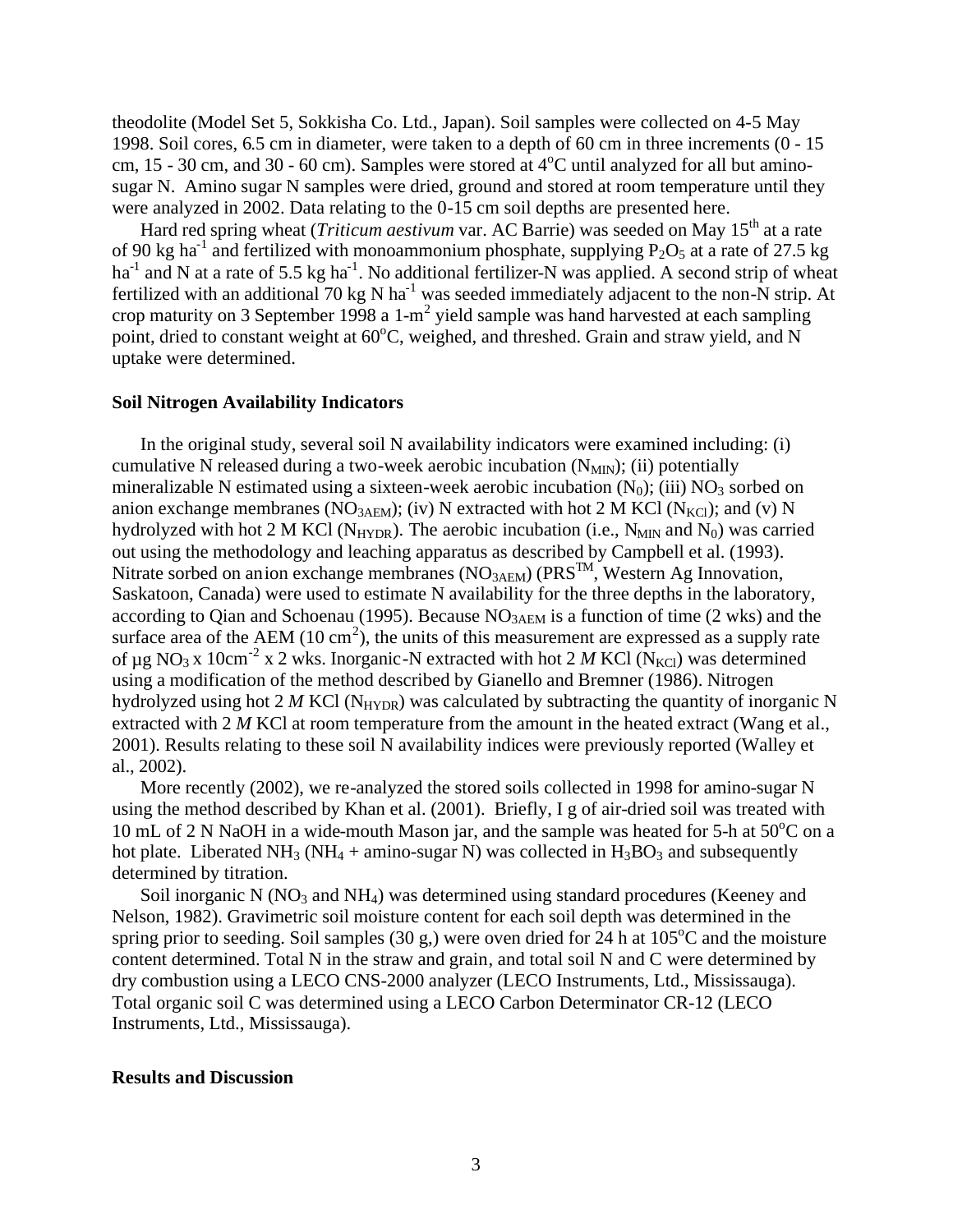Relative elevation along the transect across the ridged hummocky morainal surface varied within a range of 1.5 m with average slope gradients ranging from 6 to 9%. Thus, although topography was variable along the transect, the site was not characterized by extreme topographic variation. Interestingly, even these relatively moderate topographic variations strongly influenced a number of soil and plant growth characteristics. For example, a negative relationship existed between relative elevation and spring soil available moisture (Fig. 1). In contrast, no significant correlation existed between relative elevations and spring inorganic N  $(r=0.19 \text{ n.s.})$  or total organic C  $(r=-0.114 \text{ n.s.})$  (data not shown).



Figure 1. Relationship between relative elevation and spring soil moisture at Hepburn, Saskatchewan, 1998.

Although no significant correlation existed between elevation and soil organic C, it is interesting that a significant negative correlation existed between relative elevation and amino sugar-N (Fig. 2). This observation suggests that the controls related to topography influenced the 'quality' of soil organic matter although a correlation between the quantity of soil organic matter within the 0-15 cm depth and elevation was not detected. Clearly elevation itself is not directly influencing soil organic matter quality; rather, it is an indirect effect of elevation on some factor or factors that ultimately control organic matter quality. It seems likely that the influence of topography on soil moisture redistribution within the landscape is subsequently influencing organic matter inputs and cycling within the landscape, and thus is influencing levels of amino sugar-N.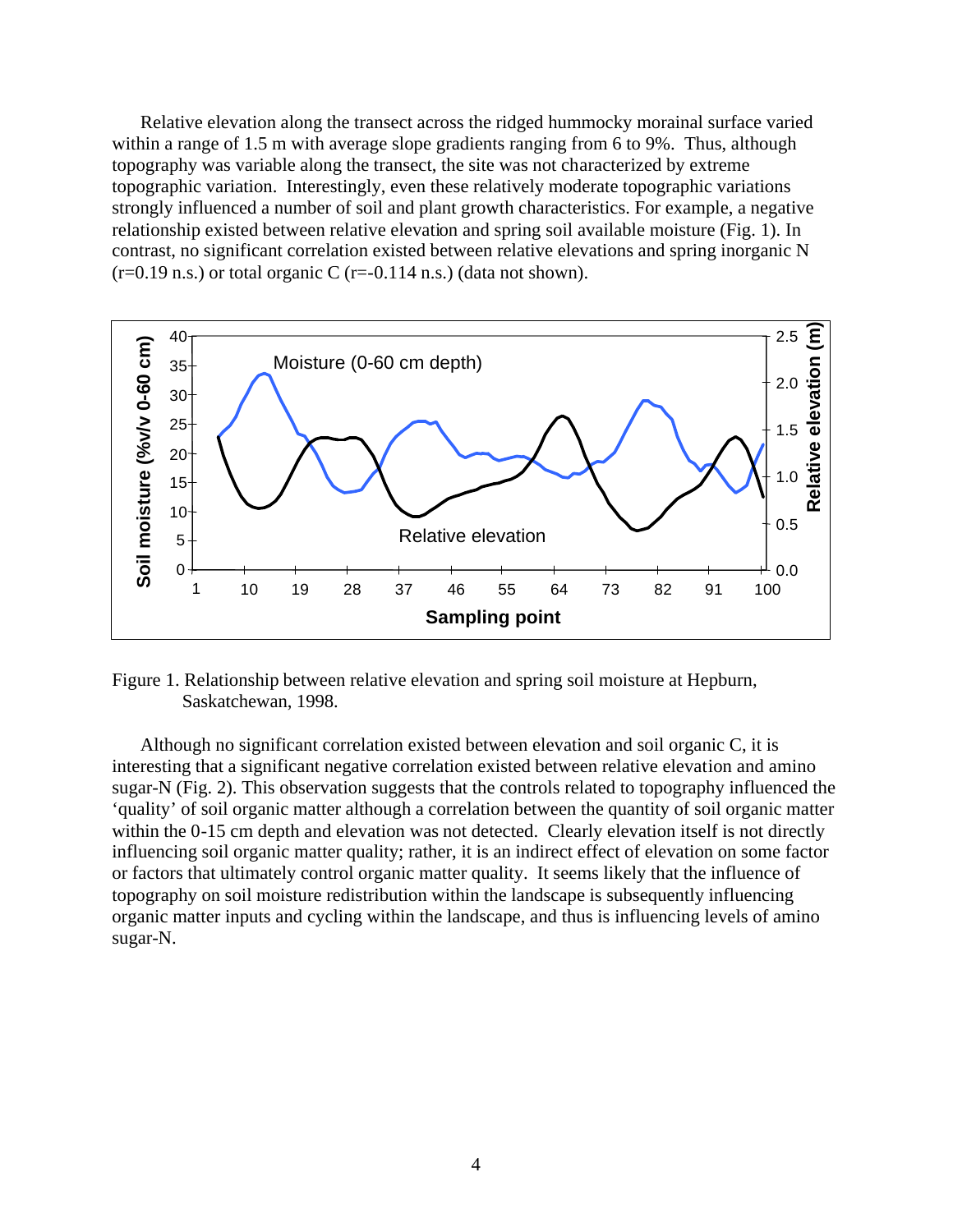

Figure 2. Relationship between relative elevation and amino sugar-N at Hepburn, Saskatchewan, 1998.

Amino sugar N was found to be positively correlated with the unfertilized (N) yield of spring wheat (Fig. 3). Although the correlation was not strong ( $r=0.566$ ) it was significant ( $p=0.05$ ). Moreover, this correlation was higher than correlation between unfertilized yield and any of the other N availability indices, as reported previously (Walley et al., 2002). These preliminary results suggest that the amino sugar N test may have potential applications for describing N availability for Saskatchewan soils.



Figure 3. Relationship between unfertilized (N) wheat yield and amino sugar-N at Hepburn, Saskatchewan, 1998.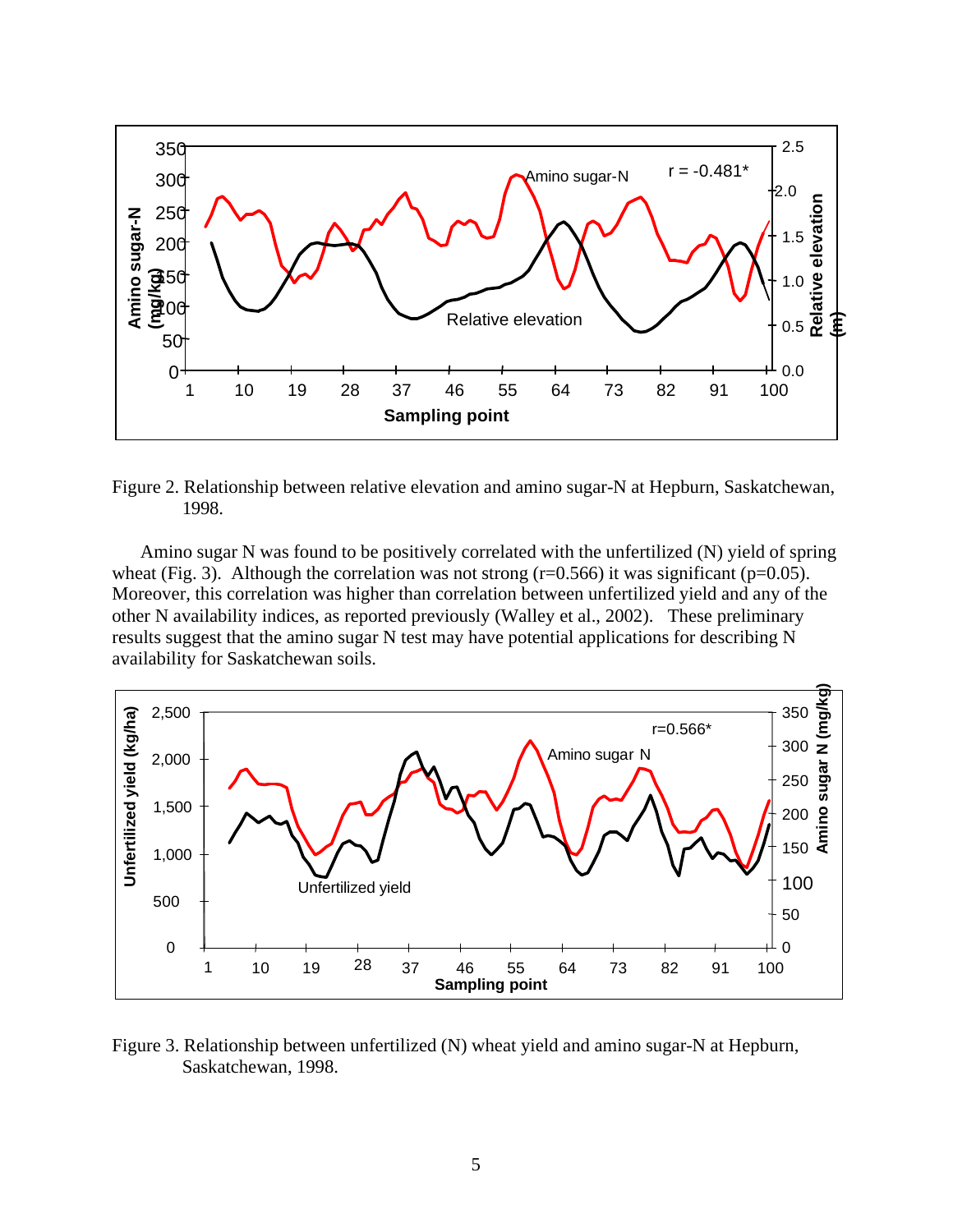### **Conclusions**

Nitrogen cycling is a highly dynamic process that is dependent on microbial activities. Soil microorganisms are, in turn, controlled by a multitude of factors including climate and variable soil conditions. As a further complication, no single climatic or soil factor solely controls Ncycling – rather these factors act in concert. Thus, even if we can measure the size of the 'potentially available' soil N pool (and current research suggests that the amino-sugar N test has the potential to provide a good estimate of potentially available N), the realization of this N potential remains dependent on a host of interacting factors, which can vary from year-to-year and field-to-field. According to Khan et al. (2001) "estimation of plant available N is complicated enormously by the dynamic nature of soil N, owing largely to the effects of temperature and moisture supply on N-cycle processes". Indeed, it is not enough for us to be able to estimate the size of the potentially available N pool – we also need to understand the impact that the multitude of environmental and soil factors have on N-cycling processes and, consequently, soil N supply.

Ultimately, there will always be a level of uncertainty regarding N fertilizer requirements, even if we expand our soil testing efforts to include measures of both the inorganic N pool (i.e., nitrate-N) and the organic N pool (i.e., potentially available N). However, this level of uncertainty does not negate the value of soil N testing, nor should we abandon soil testing for predicting N fertilizer requirements. Soil testing clearly measures pools of N that are, or will be, available for plant use and this information is of great value when planning fertilizer N applications. However, we need to be realistic about our expectations regarding soil N testing for predicting fertilizer N requirements and understand that any estimate of fertilizer N requirements is subject to the vagaries of weather.

Results reported here regarding the amino-sugar N test are preliminary and further investigation is required. However, correlations between measured amino-sugar N levels and unfertilized yield suggest that this relatively new soil N test may be useful for assessing potentially available N in Saskatchewan soils. It is important to note that application of any new soil N test will require the development of appropriate production response curves and subsequent field validation.

#### **Acknowledgments**

Funding for this research was provided by NSERC and the Saskatchewan Agriculture, Food and Rural Revitalization, Agriculture Development Fund (ADF). The support of AgVise Laboratories and Norwest Labs is gratefully acknowledged.

#### **Literature Cited**

Bremner, J.M. 1965. Nitrogen availability indexes. p. 1324-1345. *In* C.A. Black et al. (ed.) Methods of soil analysis. Part 2. Agron. Monogr. 9. ASA, Madison, WI.

- Curtin, D., and G. Wen. 1999. Organic matter fractions contributing to soil nitrogen mineralization potential. Soil Sci. Soc. Am. J. 63-410-415.
- Ellert, B.H., and J.R. Bettany. 1988. Comparison of kinetic models for describing net sulfur and nitrogen mineralization. Soil Sci. Soc. Am. J. 52:1692-1702.